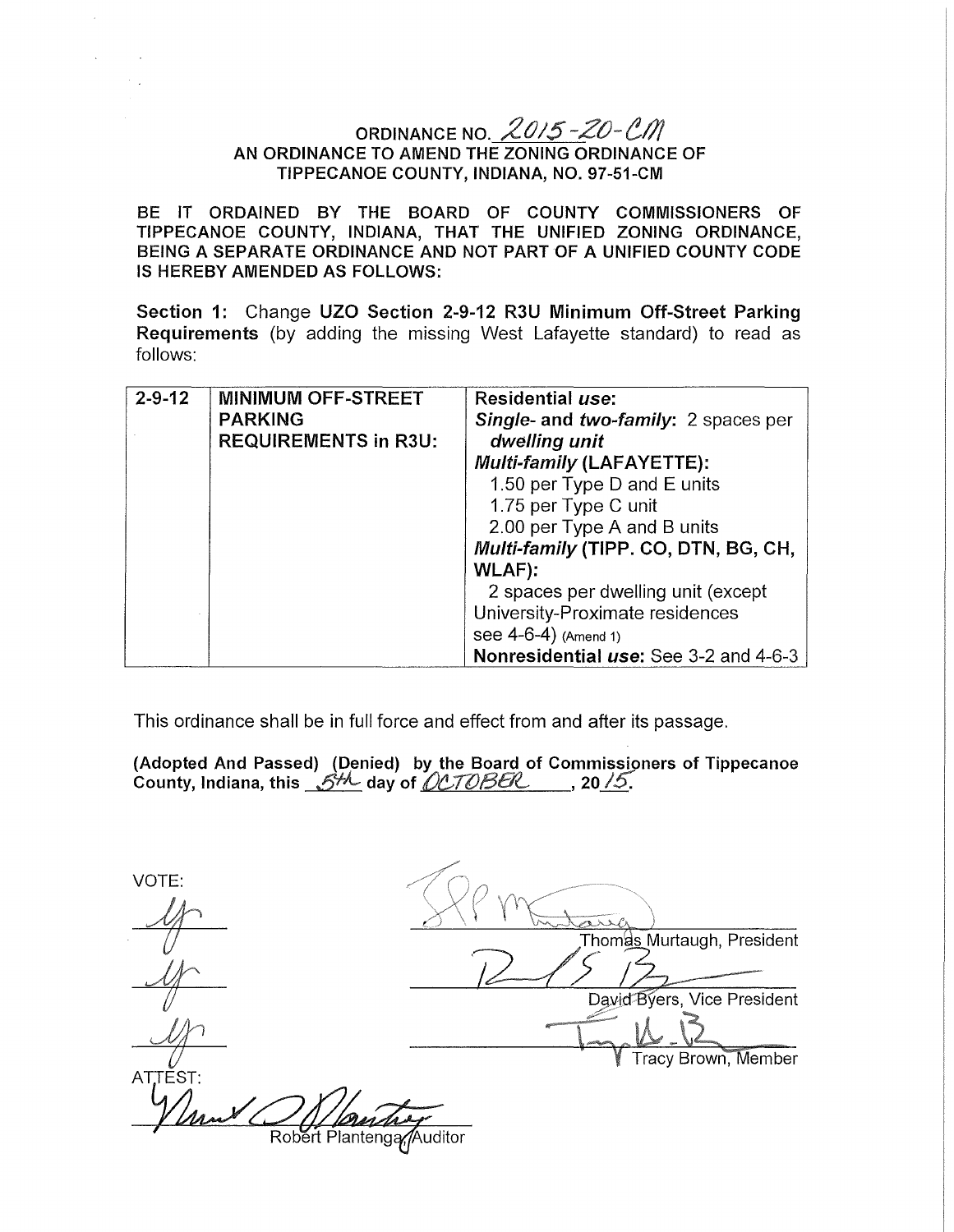THE *ea* Pf *an Commi66ion* 

of TIPPECANOE COUNTY

20 NORTH 3RD STREET LAFAYETTE, INDIANA 47901-1209

(765) 423-9242 (765) 423-9154 [FAX] www.tippecanoe.in.gov/apc

SALLIE DELL FAHEY EXECUTIVE DIRECTOR

September 17, 2015 Ref. No.: 15-206

Tippecanoe County Commissioners 20 N. 3<sup>rd</sup> Street Lafayette IN 47901

### **CERTIFICATION**

#### **RE: UZO AMENDMENT #86--PARKING STANDARDS:**

This amendment would correct an omission in the UZO specifically for required parking for multi-family dwellings in the R3U zone in West Lafayette.

Dear Commissioners:

As Secretary to the Area Plan Commission of Tippecanoe County, I do hereby certify that at a public hearing held on September 16, 2015, the Area Plan Commission of Tippecanoe County voted 12 yes - 0 no on the motion to approve the enclosed amendment to the Unified Zoning Ordinance. Therefore, the Area Plan Commission of Tippecanoe County recommends to the Tippecanoe County Commissioners that the proposed zoning ordinance amendment be approved.

Sincerely,

*Aultie, DILL Frany*<br>Sallie Dell Fahey<br>Executive Director

SDF/lmu

Enclosure: Staff Report and Ordinance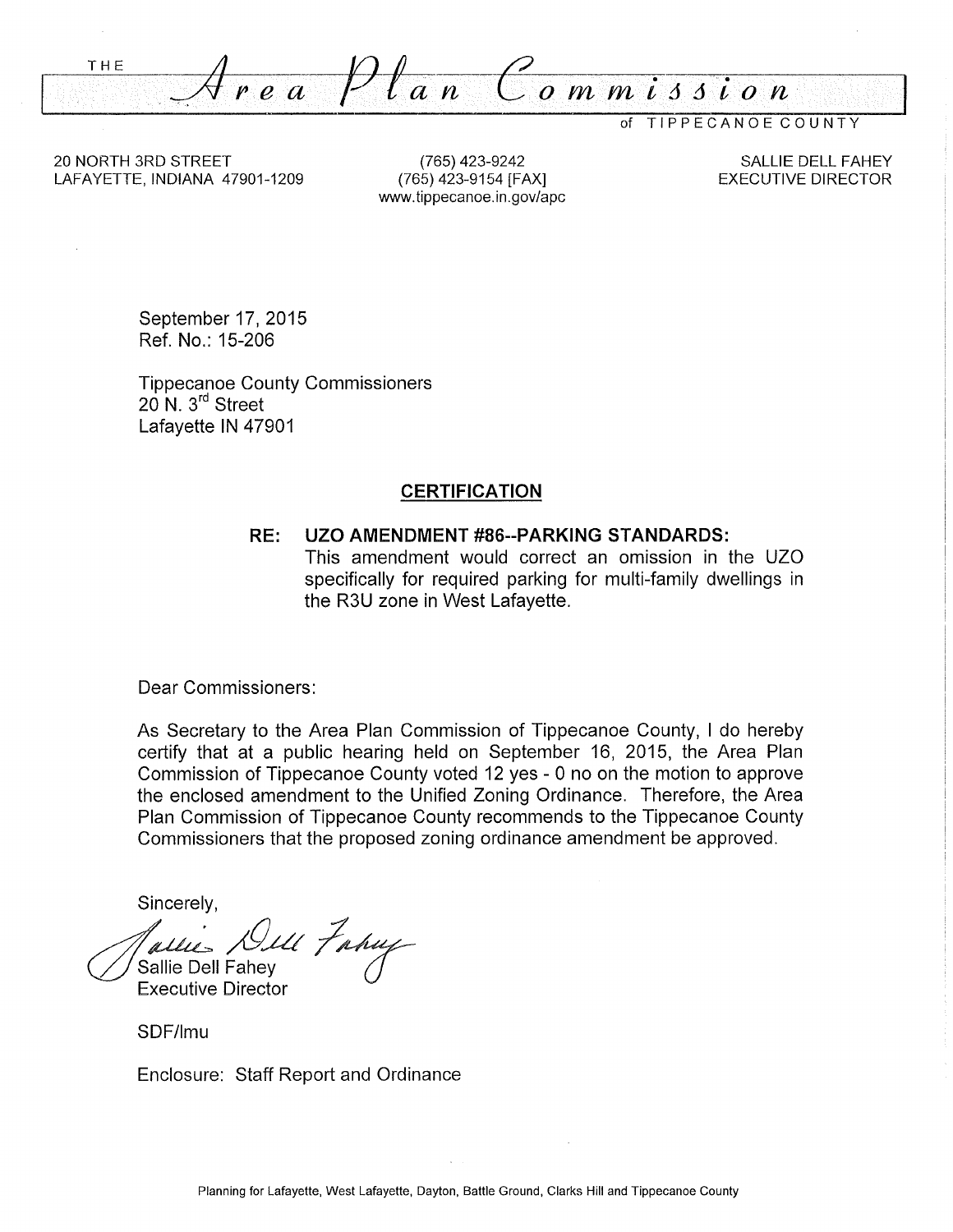UZO AMENDMENT #86 R3U PARKING STANDARDS FOR MULTI-FAMILY IN WEST LAFAYETTE STAFF REPORT September 10, 2015

 $\sim 10^{-1}$